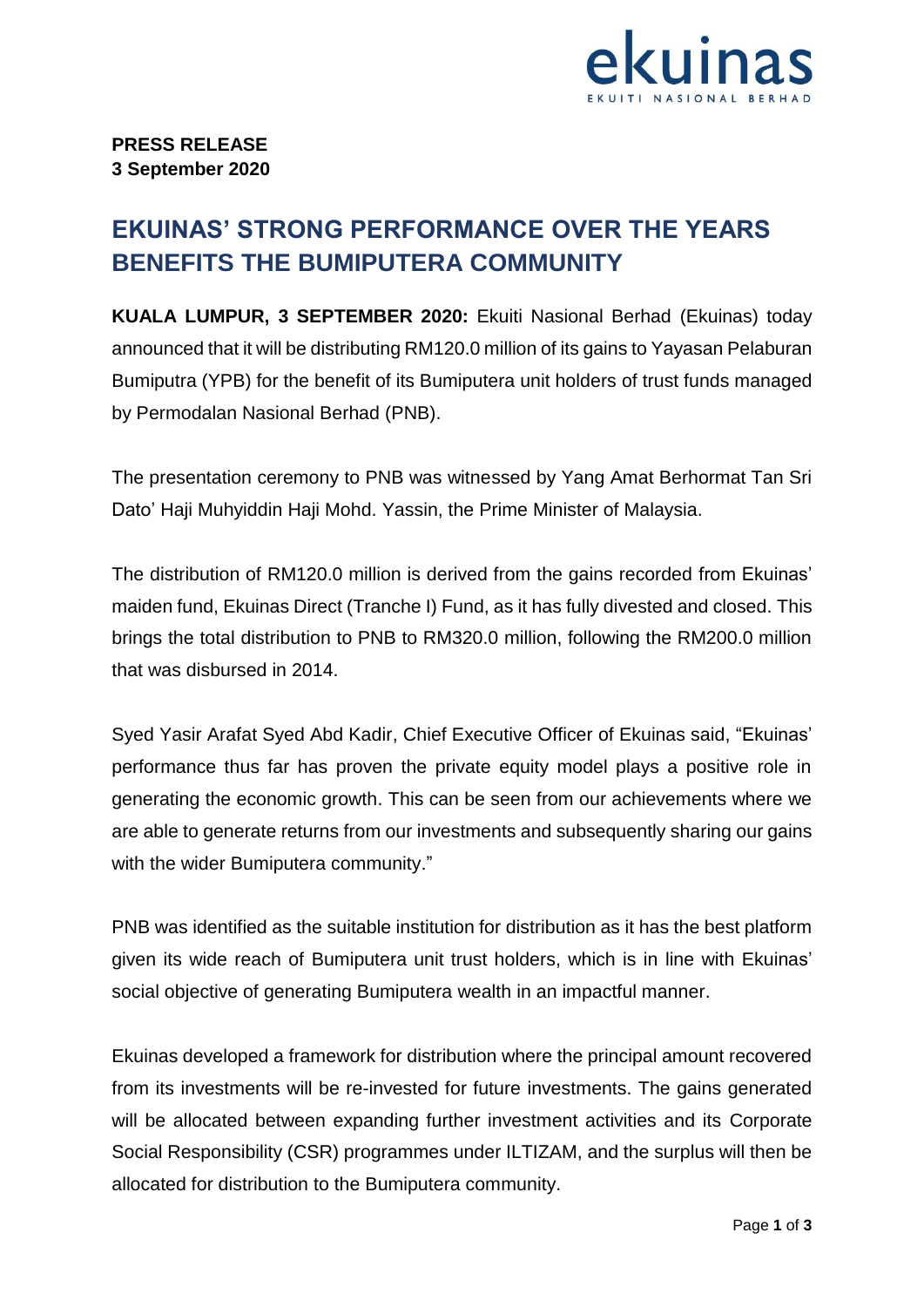

"Over the past 10 years, our unique PE model has proved to be effective in enabling Ekuinas to deliver performance on our commercial and social objectives. We have contributed and impacted the Bumiputera community directly and indirectly through our investment and other activities such as sweat equity to Bumiputera managers, ILTIZAM programmes as well as the distribution of gains. We hope to continue giving back to the community as we have today and deliver on our mandate to create longterm, sustainable value for the broader Bumiputera community," added Syed Yasir Arafat.

The returns from the crystallisations of Ekuinas' assets have also contributed to delivering on its social objective through ILTIZAM. Since 2016, ILTIZAM has assisted in alleviating the burden of the underserved Bumiputera communities, through its three pillars namely **entrepreneurship, education and community**. Efforts under this ambit include providing job opportunities to unemployed graduates and assisting micro and small entrepreneurs, as well as contributing necessities to the underserved groups.

Ahmad Zulqarnain Onn, President & Group Chief Executive of PNB said, "We congratulate Ekuinas on the positive returns from their maiden fund and are pleased with the distribution of gains to benefit the Bumiputera community, consistent with PNB's own mission of generating and enhancing economic wealth for the Bumiputera community and also all Malaysians."

Ekuinas was established in 2009 to provide high potential Malaysian companies and entrepreneurs, access to private equity funding whilst increasing sustainable Bumiputera wealth and participation. As at 31 December 2018, through its investment activities, Ekuinas increased Bumiputera equity ownership to RM5.0 billion which led to the creation of RM6.6 billion in total economic value for all shareholders.

-End-